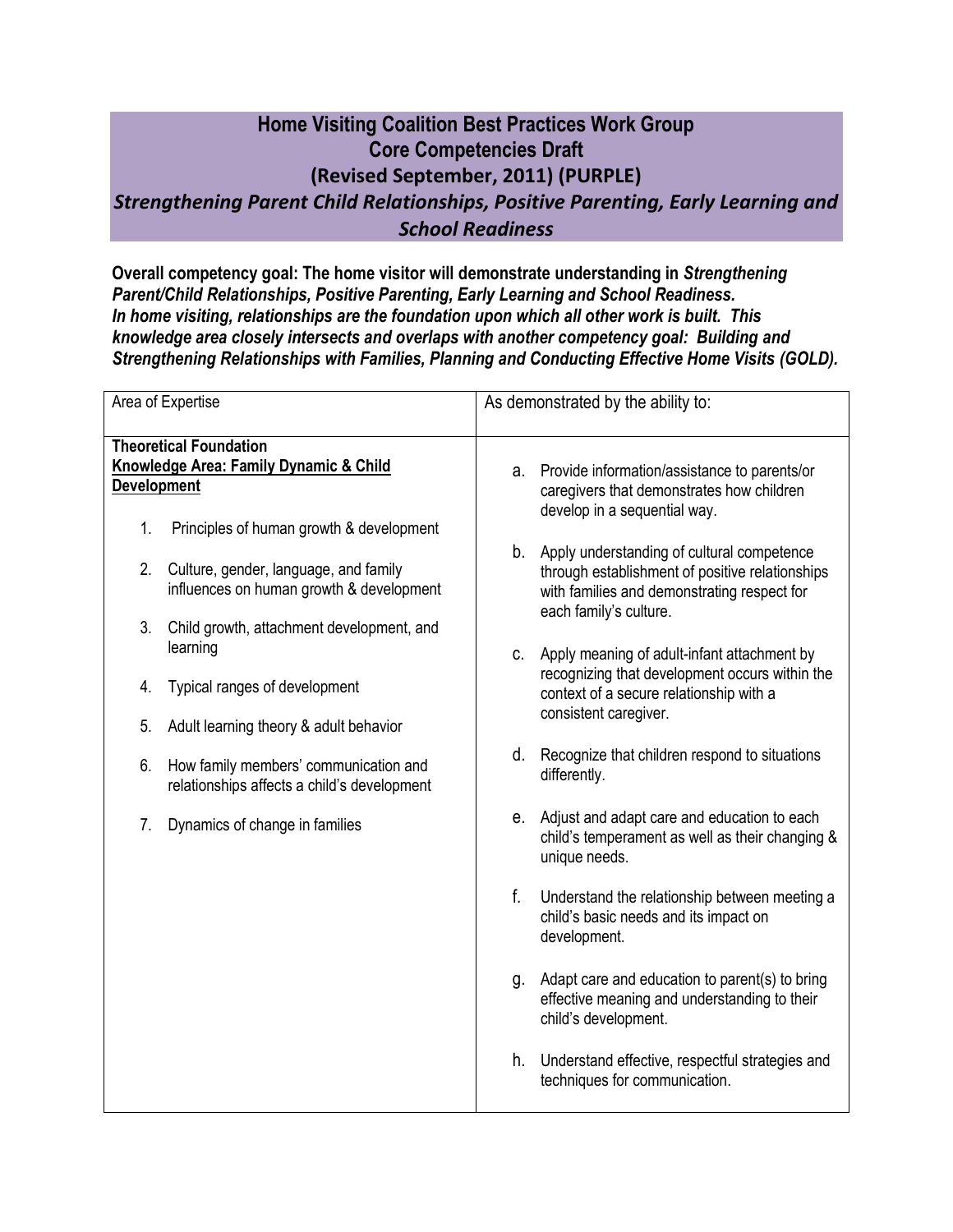|                                                                                                                                                                             | Guide families in using conflict resolution and<br>i.<br>problem solving skills                                                                                                  |
|-----------------------------------------------------------------------------------------------------------------------------------------------------------------------------|----------------------------------------------------------------------------------------------------------------------------------------------------------------------------------|
| <b>Direct Service Skills</b><br>Knowledge Areas - Early Learning and School<br>Readiness                                                                                    | As demonstrated by the ability to:                                                                                                                                               |
| 1.<br>Child learning styles, preferences, modalities,<br>strengths, weaknesses                                                                                              | Understand that cognitive skills/abilities and<br>а.<br>language/communication develop along a<br>continuum.                                                                     |
| 2.<br>Critical role parents/families play as the primary<br>teachers in a child's learning                                                                                  | b.<br>Recognize that learning for a child takes place<br>in the context of a relationship, and that children                                                                     |
| 3.<br>Importance of early and family literacy in a<br>child's learning                                                                                                      | learn and develop through play.                                                                                                                                                  |
| 4.<br>Facilitate parental involvement in schools/child<br>care settings; including, communication,<br>learning at home, decision-making,<br>volunteering, and collaborating | Understand how caretaking and daily activities<br>C.<br>are opportunities to be used to foster healthy<br>development and learning through positive<br>adult/child interactions. |
| The role that sensory experiences, free<br>5.                                                                                                                               | Guide parents in establishing routines.<br>d.                                                                                                                                    |
| exploration and play have in a child's growth<br>and learning                                                                                                               | Foster the importance of a print-rich home<br>e.<br>environment and parent-child activities.                                                                                     |
|                                                                                                                                                                             | f.<br>Model and use other strategies to encourage<br>parents to read, sing, and talk to children using<br>varying levels of voice and inflection.                                |
|                                                                                                                                                                             | Model advocacy skills.<br>g.                                                                                                                                                     |
| <b>Working with Others</b><br>Skill Areas:                                                                                                                                  | As demonstrated by the ability to:                                                                                                                                               |